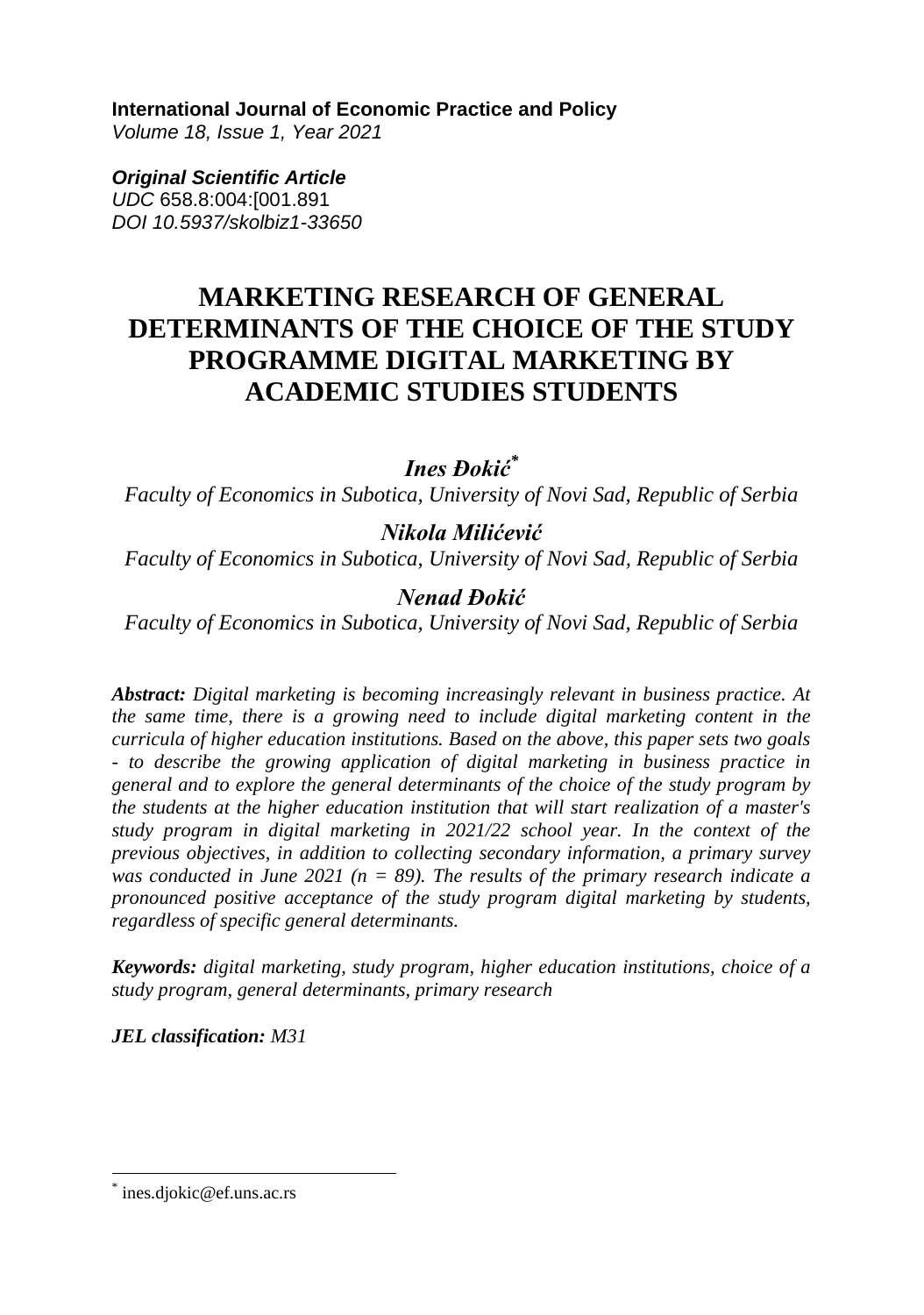# **MARKETING ISTRAŽIVANJE OPŠTIH DETERMINANTI IZBORA STUDIJSKOG PROGRAMA DIGITALNI MARKETING OD STRANE STUDENATA AKADEMSKIH STUDIJA**

*Sažetak: Digitalni marketing postaje sve relevantniji u poslovnoj praksi. Istovremeno, sve je jača potreba za uključivanjem sadržaja digitalnog marketinga u nastavne programe visokoobrazovnih institucija. Polazeći od navedenog, u ovom radu su postavljena dva cilja – opisati rastuću primenu digitalnog marketinga u poslovnoj praksi, generalno, i istražiti opšte determinante odabira tog studijskog programa od strane studenata na visokoobrazovnoj instituciji koja će početi sa realizacijom navedenog studijskog programa u školskoj 2021/22. godini. U kontekstu prethodnih ciljeva, pored prikupljanja sekundarnih informacija, sprovedeno je i primarno istraživanje u junu 2021. godine (n=89). Rezultati primarnog istraživanja ukazuju na izraženo pozitivno prihvatanje studijskog programa Digitalni marketing od strane studenata, nevezano za specifične opšte determinante.*

*Ključne reči: digitalni marketing, studijski program, visokoobrazovne institucije, izbor studijskog programa, opšte determinante izbora studijskog programa, primarno istraživanje*

#### **1. INTRODUCTION**

The modern digital environment has led to significant changes in business operations through a fundamental shift in the way companies and consumers communicate, which has enabled companies to gather detailed information about consumers, competitors, and the market as a whole, which, in return, has affected all aspects of the marketing mix (Cowley & Nguyen, 2019, p. 32). Appropriate statistical data can be given on the conditions in which digital marketing experiences its pronounced rise in business practice. The growth of 12.2% in Internet advertising expenditures was recorded in 2020. compared to 2019. when these expenditures amounted to 124.6 billion dollars (Internet Advertising Bureau, 2021). A HubSpot report (2021) based on a survey of 1,500 marketers from around the world states that in 2021, the most important way to conduct marketing activities will be through social media, suggesting that personalized and conversational marketing are preferred. The same report points to the growing importance of achieving brand awareness, which is becoming the 3rd marketing priority, surpassing sales as a goal. Most marketers have an increased budget this year (63%) and plan to spend it on paid advertising, content creation, and software.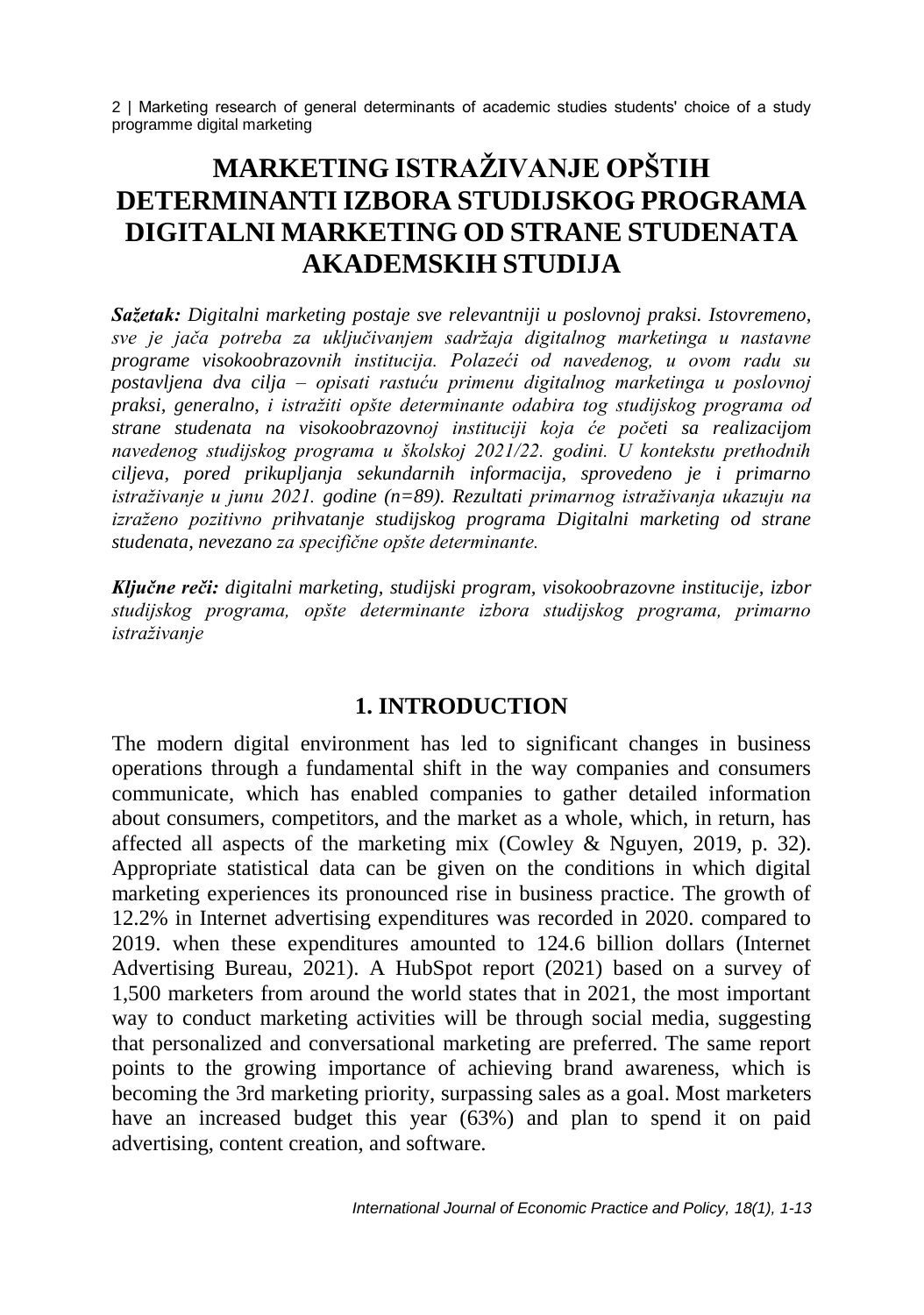This paper sets two goals - to describe the growing application of digital marketing in business practice in general (predominantly presented in the aforementioned paragraph, as well as the part of the paper that provides a review of the literature) and to explore general determinants of the choice of study program by students at higher education institutions which will be implemented to the master's study program of the same name in its offer the next school year (which the rest of the work is predominantly dedicated to). To achieve the first goal, marketing research "at the table" was conducted and appropriate secondary data were obtained based on relevant scientific literature. To achieve the second goal, marketing research was conducted using the test method, with the intention that the obtained results be relevant to the strategy of the higher education institution.

## **2. BRIEF LITERATURE REVIEW AND HYPOTHESIS DEVELOPMENT**

Understanding marketing as both an industry and a field of study is in a constant process of innovation, so although many theories and topics covered in class are certainly permanent, the skills employers seek are constantly changing, which requires innovative teaching techniques not only to teach skills that can be easily "sold", but also to enable students to show to future employers that they have these skills (it can be done by using certification programs created by digital marketing service providers, which help the higher education institution to prepare its students using the most modern resources available) (Staton, 2015, p.20). ). The significance of such considerations, in general, is also present in the domestic scientific and professional public (Komnenić, Bolesnikov & Milošević, 2020). Higher education institutions face important development decisions about the extent to which they can and should adequately meet the demand for next-generation marketing training, and in this regard, there are different approaches used in an effort to incorporate digital marketing and analytics into course offerings, requirements, and options for specialization (Langan, Cowley & Nguyen, 2019, p.40).

As recently as a decade ago, Wymbs (2011) indicated the three aspects that support the acceptance of digital marketing as an academic field. On the one hand, the traditional marketing curriculum did not provide students with the necessary skills to analyze the implications of purchasing behavior in relation to power changes between customers and companies, the exponential growth of recorded customer-company interactions, and the use of experiments to understand consumers. On the other hand, it was stated that the digital economy is a real, not a temporary change. In the end, there was a statement that marketing as a discipline was becoming less relevant for business.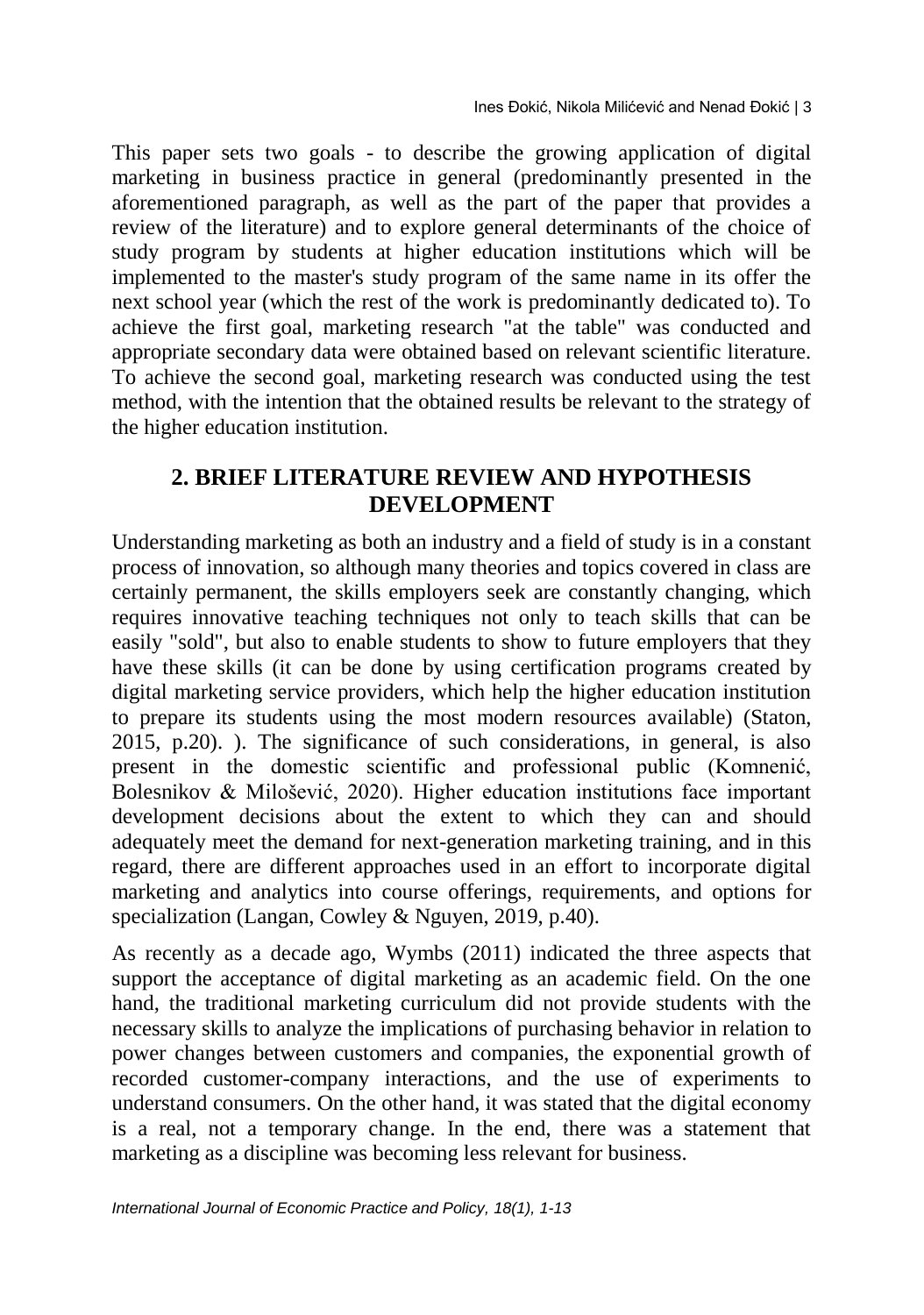Certain previous researches have indicated a positive reception of digital marketing content by students, as well as business representatives. Thus, Key, Czaplewski and Ferguson (2019, p.133) concluded that students in digital marketing classes enjoyed and learned significantly more (and thus were more ready for future jobs) from the Google Ads campaign than from large projects in other business courses. Another advantage is the possibility of using external certificates in teaching (Staton, 2015, p. 23). For example, in the author's digital marketing course, the exam for individual qualification in Google Analytics, HubSpot's inbound marketing test, as well as the HootSuite exam for a certified professional is taken in class, and students send professors screenshots of their grades, which they evaluate within the grades from individual subjects, while allowing students to show the skills valued by future employers (former students indicate that taking these exams has directly led companies to offer them an internship or hire them; also, business owners in various areas of digital marketing report that they are more likely to employ candidates who already have these certificates).

As a framework for selecting the determinants to be used in the primary research in this paper, it served as part of the criteria that Kotler and Keller (2006) identify in market segmentation: geographic, demographic, psychographic, and behavioral. In this sense, the variables used for considering the choice of program, are: gender, number of years, high school students graduated from, year of undergraduate studies, undergraduate study program, funding status, assessed family financial status, whether the students work during their studies, if they have had an internship while studying, if they have had any experience in digital marketing (unrelated to employment), if they had any other experience related to digital marketing (attending courses, listening to tutorials), etc., as well as perceived knowledge about digital marketing. Starting from the previous elements, two hypotheses are defined:

**H1:** *Respondents who are thinking and who have not thought about applying to the study program in Digital Marketing at the time of applying for master's studies differ significantly in the stated variables*.

**H2:** *The probability that the respondents at the time of applying for master's studies apply for the study program in Digital Marketing can be brought into a statistically significant relationship with the stated general variables*.

It should be noted that, in addition to the above determinants, personality factors (Vedel, Thomsen & Larsen, 2015; Humburg, 2017; Wild & Alvarez, 2020), relevant theories, such as the theory of planned behavior, may be included in the research of study program selection, (Chipidza, Green & Riemenschneider,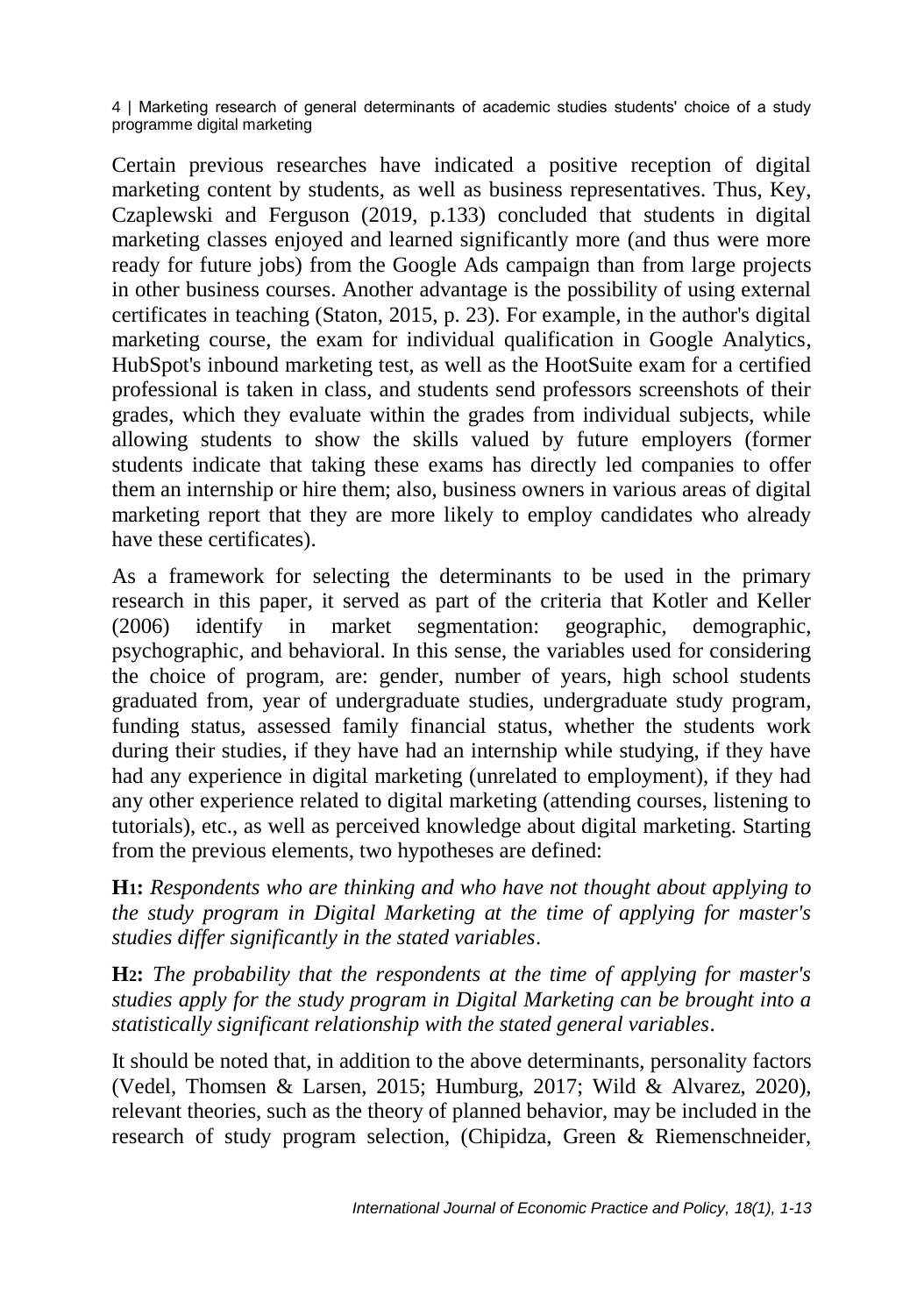2019; Moore & Burrus, 2019), and the quality of the program itself (Faranda, Clarke & Clarke, 2021).

#### **3. METHODOLOGY**

The marketing research used a test method, primarily a structured test with a questionnaire. The portion of the questionnaire that was used for the purposes of writing this paper consisted of two parts. The first part consists of potential general determinants that can be related to the choice of the study program in Digital marketing. These are, as already emphasized: gender (male, female), number of years, the high school completed by students (economics, others), year of undergraduate studies they attend, study program in undergraduate studies (Marketing, others), funding status (budget, self-financing), the assessed financial situation of the family (scale from 1 to 5), whether they work while studying (yes, no), whether they did an internship while studying (yes, no), whether they have had any experience in digital marketing (unrelated to employment) (yes, no), if they have had any other experience related to digital marketing (e.g. attending courses, listening to tutorials, etc.) (yes, no), perceived knowledge of digital marketing (scale from 1 to 5). The second part of the questionnaire consisted of two questions: whether they had so far considered applying to the study program in Digital Marketing (yes, no) and the estimated probability of applying to that study program (scale from 1 to 5).

Starting from the second part of the questionnaire, certain analyses were conducted using SPSS software. First, we compared the respondents who are thinking and who have not thought about applying to the study program in Digital Marketing at the time of applying for master's studies. When comparing them, when it comes to nominal variables (gender, high school that students graduated from, study program in undergraduate studies, funding status, if they work while studying, if they did an internship while studying, if they had any work experience in digital marketing, if they have had any other experience related to digital marketing) the  $\gamma$ 2 test was used, i.e. the Fisher test of exact probability when the preconditions for conducting the  $\gamma$ 2 test were violated.

t -test of independent samples was used to compare numerical variables (number of years, year of undergraduate studies they attend, assessed family financial status, perceived knowledge about digital marketing).

After that, the answers of the respondents were considered in the context of the probability that they would apply for the study program in Digital Marketing at the moment of applying for the master's studies. Numerical variables were related to the answer to this question using Pearson's correlation coefficient.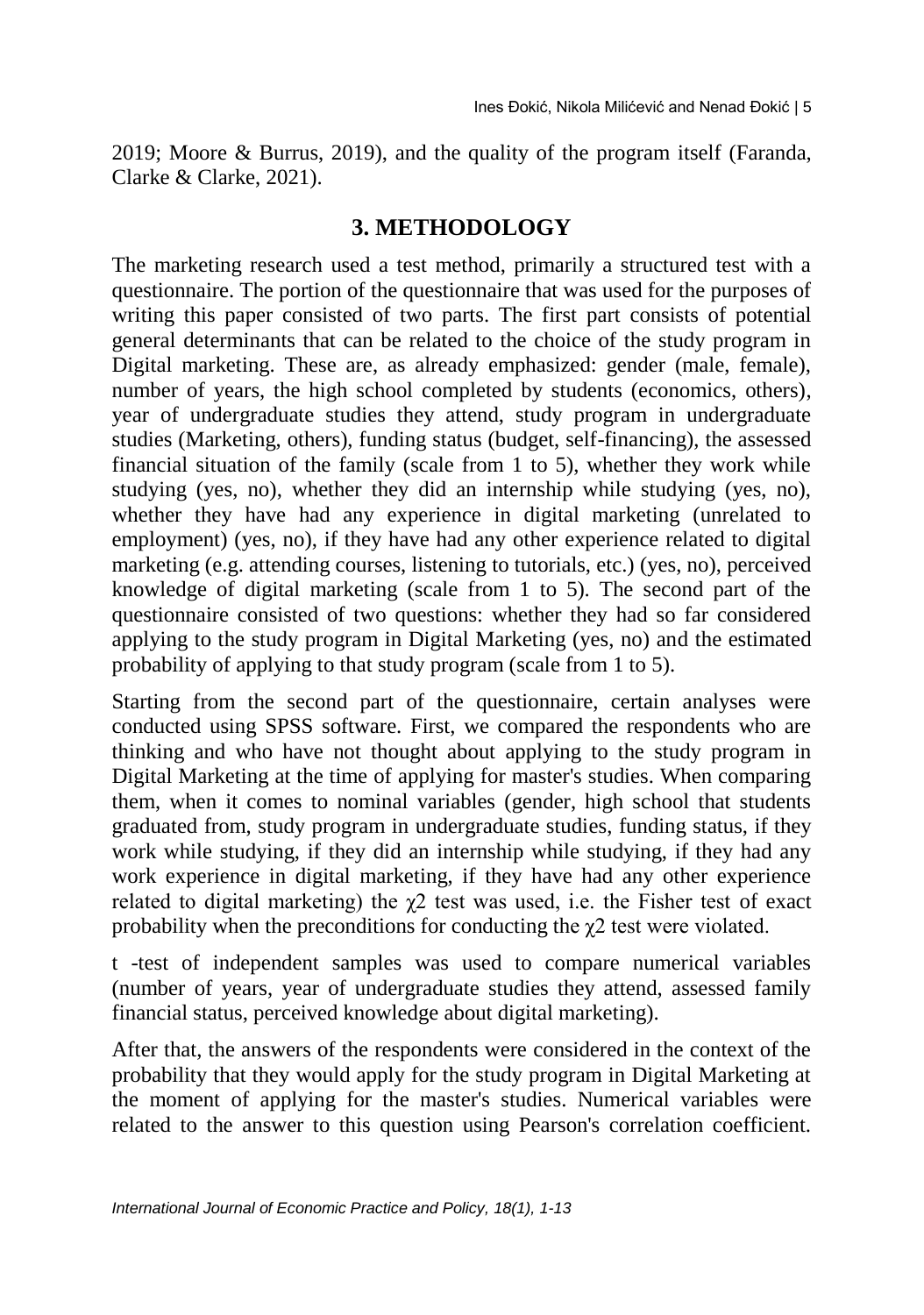Each of the nominal variables (all at two levels) was brought individually to this question using a t-test of independent samples.

An appropriate sample was used in the primary study. Students of undergraduate studies at the Faculty of Economics in Subotica were interviewed, where master's study programs in the school year 2021/22, also implement the Digital Marketing program. The survey was conducted in June 2021. and included a total of 89 respondents. When it comes to the gender structure of the sample, 20.20% of respondents are male and 79.80% are female. The average number of years of respondents is 21.33. If we look at the high school that students have graduated from, 68.5% of them are from the high school of economics, while 31.5% of the respondents are from other high schools. The structure of respondents by years of undergraduate studies they attend is as follows: 21.30% in the first, 18.00% in the second, 25.80% in the third, and 34.80% in the fourth year of study. 93.30% of respondents come from the undergraduate study program in Marketing, while 6.70% of respondents come from other programs. Regarding the status of financing, it can be stated that it is based on the scholarship in the case of 92.10% of respondents and selffinancing in the case of 7.90% of respondents. The average assessed financial situation of the family on a scale from 1 to 5 is 3.53, with a grade of 2 giving 2.20%, a grade of 3 giving 49.40%, a grade of 4 giving 41.60%, and a grade of 5 giving 6.70% respondents. In addition to studying, 30.30% of respondents work (worked) and 69.70% do not work; and the practice was performed by 11.20%, while it was not 88.80%. So far, 32.60% of respondents have had some experience working in digital marketing (unrelated to employment), while 67.40% have not. In addition, some other experience related to digital marketing (e.g. attending courses, listening to tutorials, etc.) had 43.80% and not 56.20% respondents. Finally, the average grade of perceived knowledge about digital marketing is 2.79 (grade 1 gives 14.60%, grade 2 gives 25.80%, grade 3 gives 31.50%, grade 4 gives 22.5%, and grade 5 gives 5.60% of respondents).

## **4. RESEARCH RESULTS**

The results show that 86.50% of respondents have so far considered applying to the study program in Digital Marketing at the time of applying for master's studies, while 13.50% of respondents have not done so. To summarize, the stated numbers of respondents are 77 and 12, respectively.

The average estimated probability of applying to that study program is 4.06, with grade 1 giving 2.20%, grade 2 giving 0%, grade 3 giving 22.50%, grade 4 giving 40.40%, and grade 5 giving 34.80% of respondents.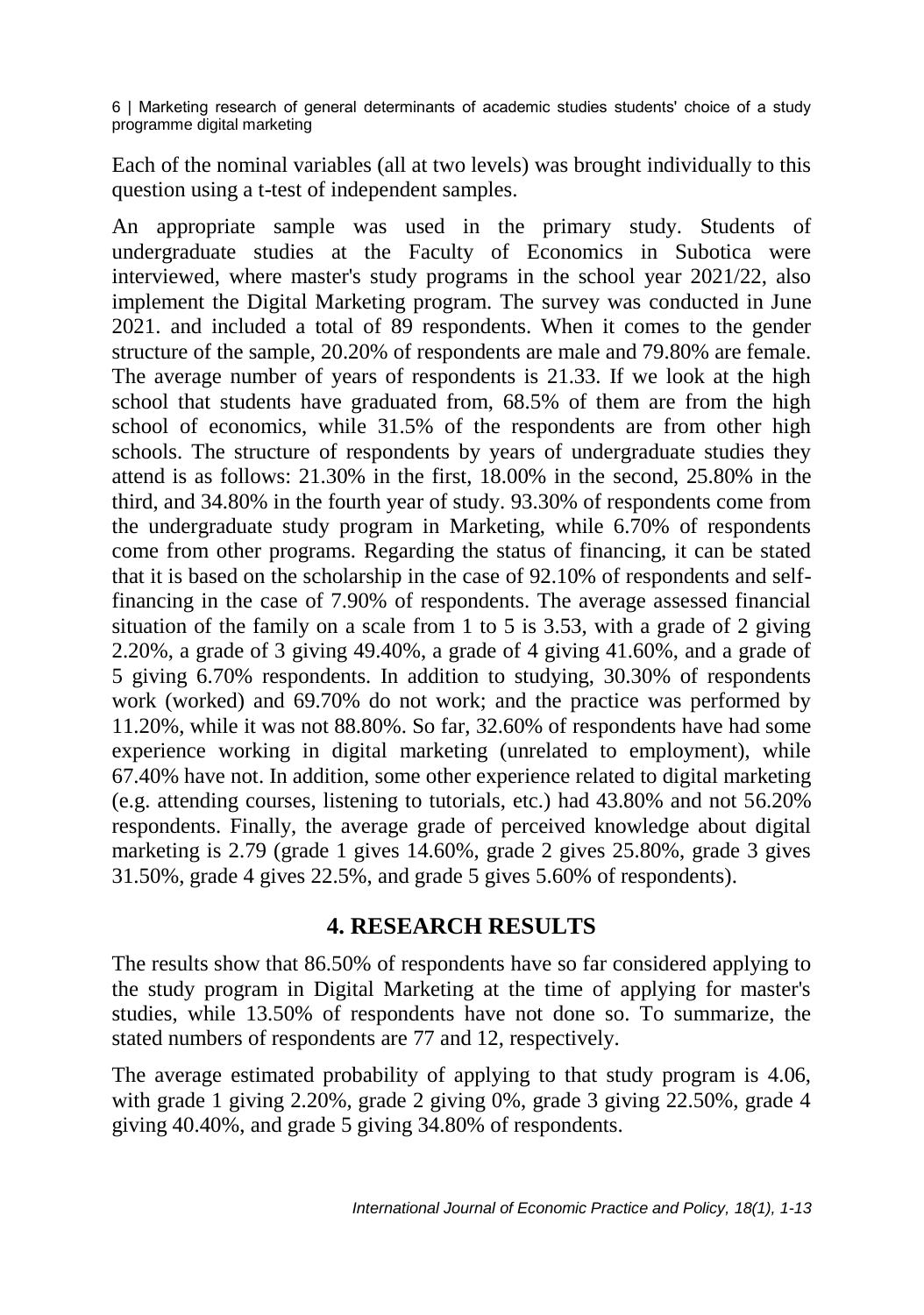Table 1 shows a comparison of respondents who are thinking and who have not thought about applying to the study program in Digital Marketing for each individual determinant at the time of applying for master's studies.

#### Table 1

*Comparison of respondents based on different thoughts about applying to the study program*

| <b>Characteristics</b>                            |                | <b>Have thought</b><br>about applying | Have not thought<br>about applying |
|---------------------------------------------------|----------------|---------------------------------------|------------------------------------|
| Gender (%)                                        | male           | 20,80                                 | 16,70                              |
|                                                   | female         | 79,20                                 | 83,30                              |
| Age                                               |                | 21,29(1,55)                           | 21,58 (1,31)                       |
| High school $(\%)$                                | economy        | 66,20                                 | 83,30                              |
|                                                   | other          | 33,80                                 | 16,70                              |
| Year of study                                     |                | 2,70(1,18)                            | 3,00(0,95)                         |
| Study program (%)                                 | marketing      | 92,20                                 | 100,00                             |
|                                                   | other          | 7,80                                  | 0,0                                |
| Funding status (%)                                | scholarship    | 94,80                                 | 75,00                              |
|                                                   | self-funding   | 5,20                                  | 25,00                              |
| Income                                            |                | 3,56(0,68)                            | 3,33 (0,49)                        |
| Work while<br>studying (%)                        | yes            | 32,50                                 | 16,70                              |
|                                                   | n <sub>O</sub> | 67,50                                 | 83,30                              |
| Internship while<br>studying $(\%)$               | yes            | 13,00                                 | 0,00                               |
|                                                   | no             | 87,00                                 | 100,00                             |
| Work in digital<br>marketing $(\%)$               | yes            | 29,90                                 | 50,00                              |
|                                                   | n <sub>O</sub> | 70,10                                 | 50,00                              |
| Other experiences<br>in digital marketing<br>(% ) | yes            | 44,20                                 | 41,70                              |
|                                                   | no             | 55,80                                 | 58,30                              |
| Knowledge on digital marketing                    |                | 2,83(1,16)                            | 2,50(0,80)                         |

*Note.* Authors' analysis.

*International Journal of Economic Practice and Policy, 18(1), 1-13*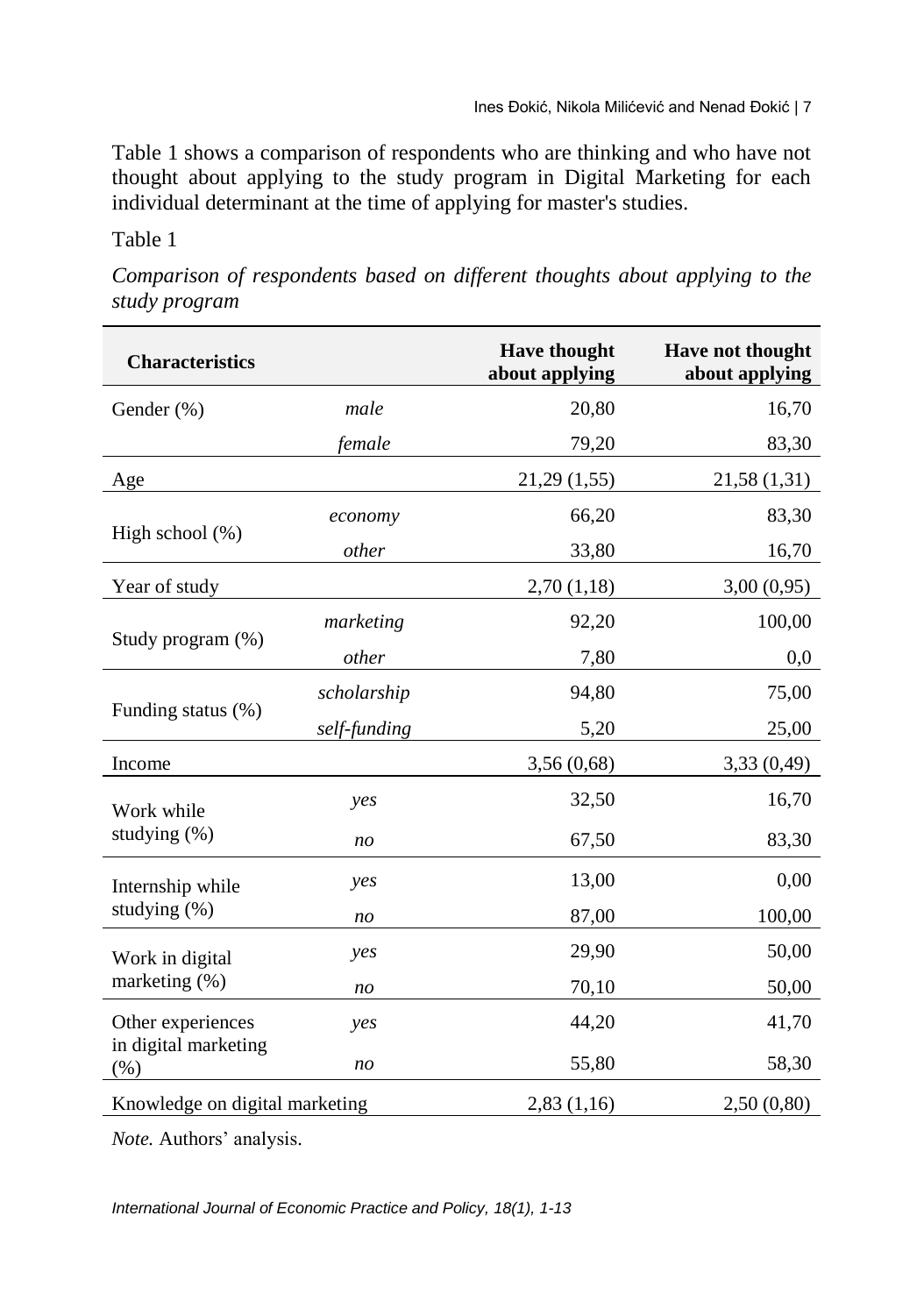When it comes to nominal variables, they are presented in percentages in the table. When it comes to numerical variables, they are represented by arithmetic means, ie. average values, followed by a standard deviation as shown in the parentheses.

When it comes to the previously mentioned segmentation of respondents, Table 2 shows the results of the corresponding tests (Fisher's test of exact probability, Chi-square test and t-test of independent samples).

Table 2

| <b>Characteristics</b>                    | <b>Test</b>   | <b>Statistical significance / Result</b> |
|-------------------------------------------|---------------|------------------------------------------|
| Gender                                    | Fisher's test | $p=1,00$                                 |
| Age                                       | t-test        | t(df=87)=-0,631; p=0,529                 |
| High school                               | Fisher's test | $p=0,326$                                |
| Year of study                             | t-test        | $t(df=87)=-0,975; p=0,344$               |
| Study program                             | Fisher's test | $p=0,438$                                |
| Funding status                            | Fisher's test | $p=0,049$                                |
| Income                                    | t-test        | $t(df=87)=1,103; p=0,273$                |
| Work while studing                        | Fisher's test | $p=0,333$                                |
| Internship while studying                 | Fisher's test | $p=0,346$                                |
| Work in digital marketing                 | Fisher's test | $p=0,194$                                |
| Other experiences in digital<br>marketing | Chi-square    | $\chi^2$ (df=1)=0,026; p=0,872           |
| Knowledge on digital marketing            | t-test        | t(df=87)=0,950; p=0,345                  |

*The results of difference tests*

*Note.* Authors' analysis.

Based on the table, it can be seen that the results of Fisher's test of exact probability show that there is a statistically significant difference when it comes to funding status ( $p = 0.049$ ) between respondents who have so far considered applying to the master program in Digital Marketing and those who have not. In the case of all other characteristics, there is no statistically significant difference.

When it comes to analysis related to the probability of applying to the study program in Digital Marketing, the corresponding results are given in Table 3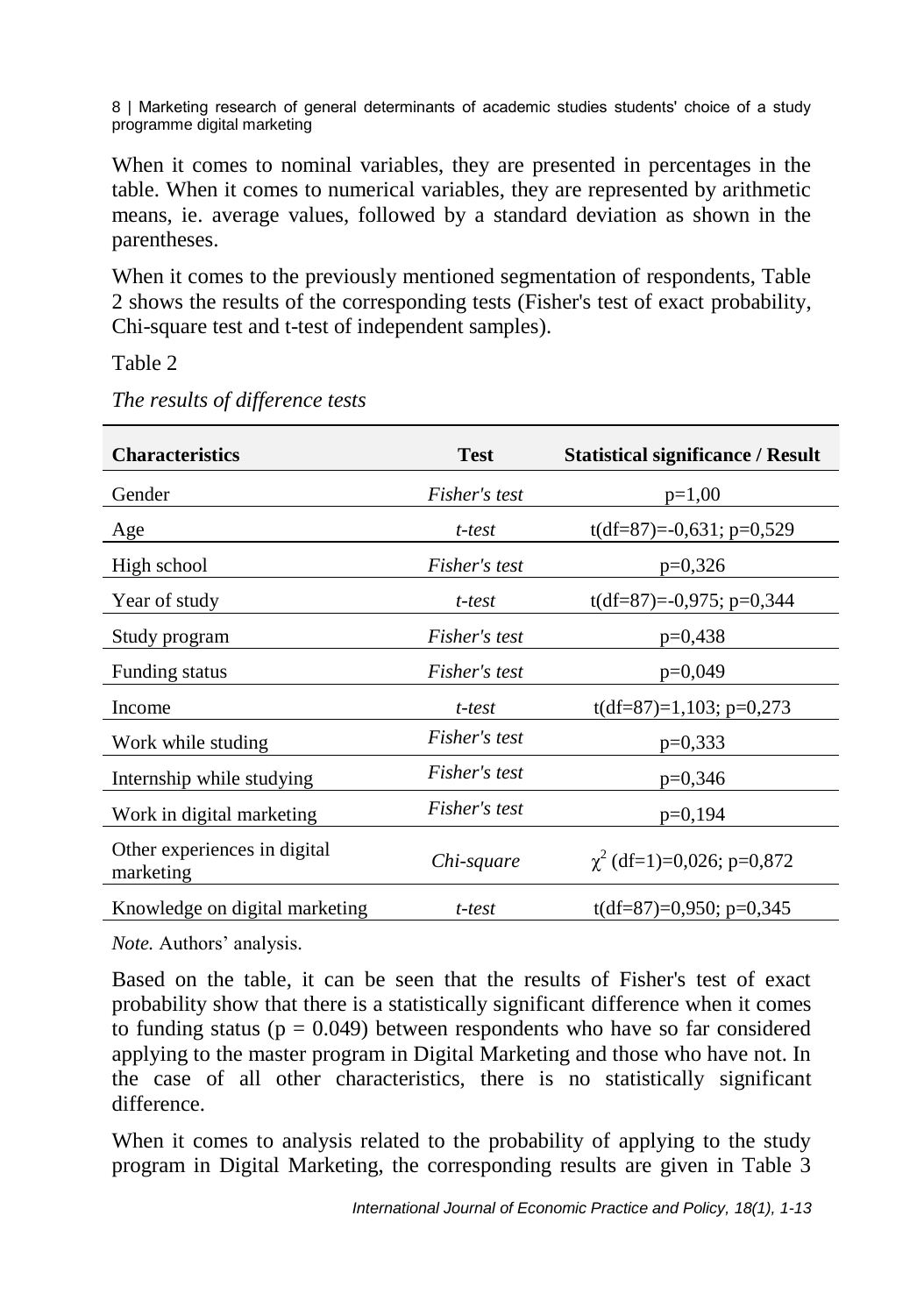(where Pearson's correlation coefficient is denoted by r; t-test of independent samples with t; a arithmetic mean with M).

Table 3

*Comparison of respondents by the probability of applying to the study program*

| <b>Characteristics</b>                    |                | M                     | <b>Test results</b>         |
|-------------------------------------------|----------------|-----------------------|-----------------------------|
| Gender                                    | male           | 4,00                  |                             |
|                                           | female         | 4,07                  | $t(df=87)=-0,300; p=0,765$  |
| Age                                       |                |                       | $r = -0.099$ ; $p = 0.357$  |
| High school                               | economy        | 4,00                  | t(df=87)=-0,884; p=0,379    |
|                                           | other          | 4,18                  |                             |
| Year of study                             |                |                       | $r = -0.008$ ; $p = 0.941$  |
| Study program                             | marketing      | 4,04                  | $t(df=87)=-0,794$ ; p=0,429 |
|                                           | other          | 4,33                  |                             |
| Funding status                            | scholarship    | 4,07                  |                             |
|                                           | self-funding   | 3,86                  | $t(df=87)=-0,619; p=0,538$  |
| Income                                    |                |                       | $r=0,124$ ; $p=0,246$       |
| Work while<br>studying                    | yes            | 3,96                  | $t(df=87)=-0,655; p=0,514$  |
|                                           | n <sub>O</sub> | 4,10                  |                             |
| Internship while<br>studying              | yes            | 4,50                  |                             |
|                                           | n <sub>O</sub> | 4,00                  | $t(df=87)=1,107; p=0,092$   |
| Work in digital<br>marketing              | yes            | 4,17                  | $t(df=87)=0,732; p=0,468$   |
|                                           | n <sub>O</sub> | 4,00                  |                             |
| Other experiences<br>in digital marketing | yes            | 4,13                  |                             |
|                                           | no             | 4,00                  | $t(df=87)=0,676; p=0,501$   |
| Knowledge on digital marketing            |                | $r=0,024$ ; $p=0,826$ |                             |

*Note.* Authors' analysis.

All tests indicate the absence of statistically significant differences and/or connections.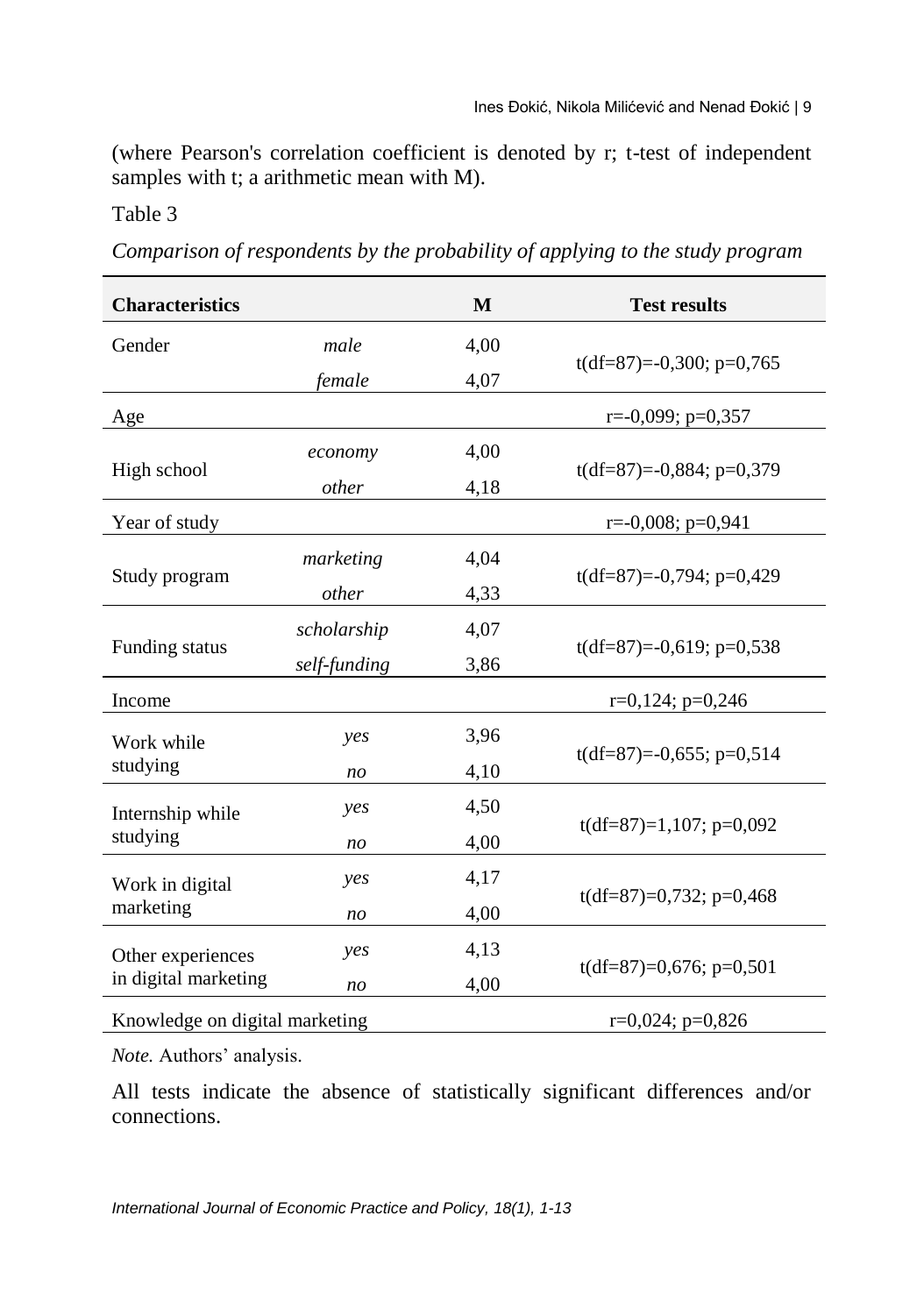## **5. RESEARCH RESULTS DISCUSSION**

When it comes to primary marketing research, the results indicate an extremely high percentage of students who are considering enrolling in the master's study program in Digital Marketing (over 85%) and a high probability (over 4 on a five-point scale) that they will apply to study it. Considering the results above in the context of individual general determinants used in this research (gender, number of years, high school students graduated from, year of undergraduate studies they are attending, study program in undergraduate studies, funding status, assessed family financial status, whether they work while studying, if they did an internship while studying, if they have had any experience in digital marketing (unrelated to employment), if they have had any other experience related to digital marketing (e.g. attending courses, listening tutorials, etc.), perceived knowledge of digital marketing) as a rule (with only one exception during the analysis) does not indicate statistically significant differences and/or connections.

The general absence of statistical significance can be explained by the fact that most respondents come from the study program in Marketing (undergraduate studies), while all the other differences between them are secondary when considering the choice of the master program in Digital Marketing. However, the choice of such a sample is justified by the fact that most students who apply for master programs of the institution finished undergraduate programs in the said institution, and also by the fact that it does not necessarily imply a positive attitude towards such innovation as the master study program.

Having in mind the previously offered explanation, it is possible to suggest that in similar research one should not omit the conceptual framework that includes the criteria identified by Kotler and Keller (2006) in market segmentation, which is partly used in this paper. The importance of these variables is exceptional for the overall marketing strategy and tactics. Rather, it could be concluded that, given the specifics of primary research mentioned, emphasis should be placed on certain other variables contained in the same framework. In this sense, one can consider including the already mentioned personality factors in future research (Wedel, Thomsen & Larsen, 2015; Humburg, 2017; Wild & Alvarez, 2020), the theory of planned behavior (Chipidza, Green & Riemenschneider, 2019; Moore & Burrus, 2019), the quality of the study program of the program (Faranda, Clarke & Clarke, 2021). Additionally, their inclusion makes sense having in mind the lack of specific research that connects the mentioned variables and the study program in Digital Marketing.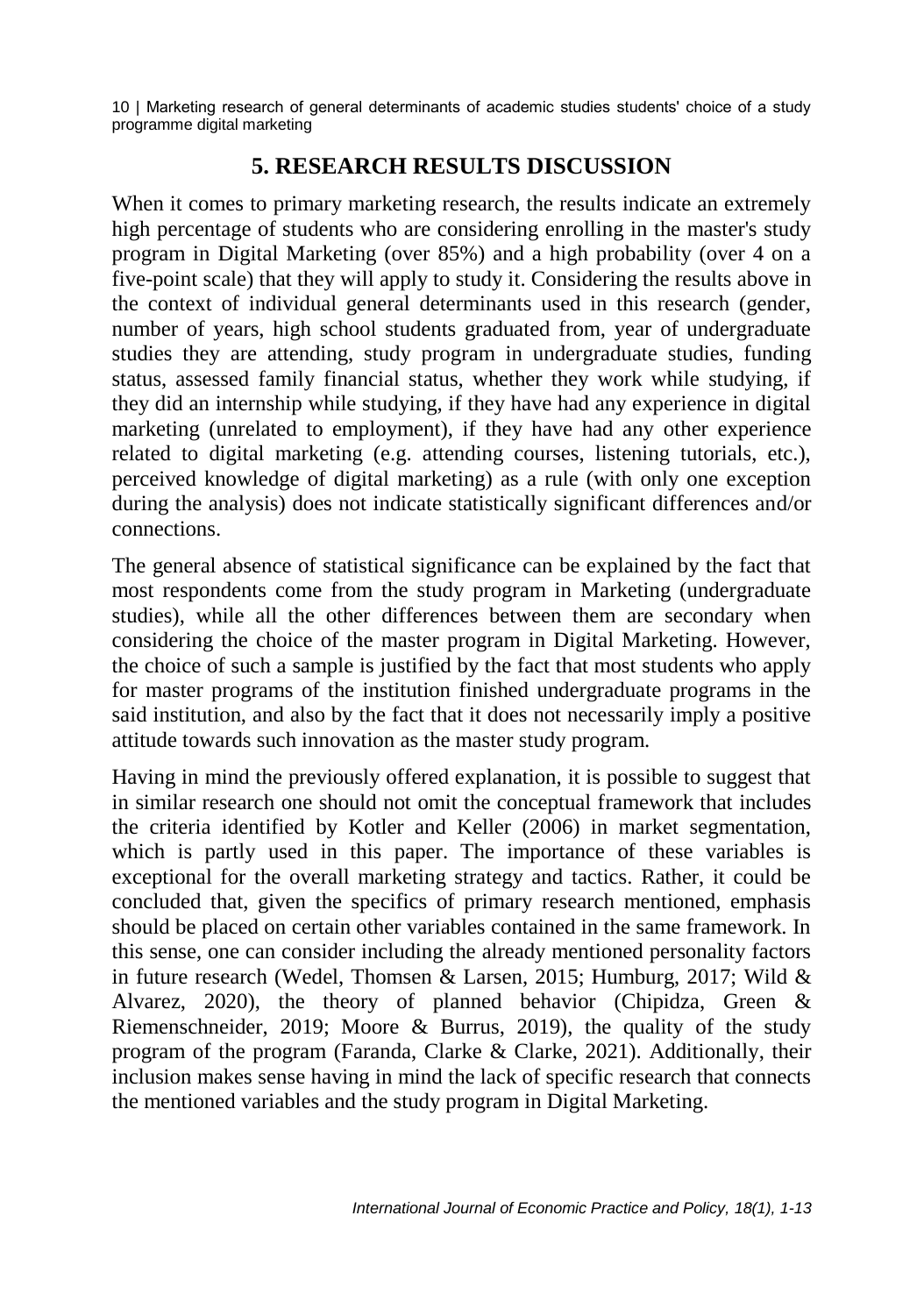#### **6. CONCLUSION**

Digital marketing has become a significant part of business practice in the world and its importance is growing by the year. In the first part of this paper, the authors tried to look at the issue of digital marketing from two perspectives first, in the context of its positioning in terms of trends and tendencies in business, and then in the context of needs, opportunities, and past experiences to implement its content in the curricular programs of higher education institutions. In that sense, secondary marketing research was conducted, by reviewing the relevant literature.

When it comes to conducting primary research, the obtained results indicate the rejection of the first hypothesis that respondents who have thought and who have not thought about applying to the study program in Digital Marketing, differ significantly in general variables. In addition, the second hypothesis can be rejected, according to which the probability that the respondents at the time of applying for master's studies apply to the study program in Digital Marketing can be brought into a statistically significant relationship with general variables.

What can, according to the authors, have implications for the scientific, and even more for the professional public, is, first of all, the emphasis on the need to apply the marketing philosophy in business and higher education institutions. In particular, when introducing new study programs, in addition to all other stakeholders (employees who will have to improve in relation to new subjects, especially when it comes to such expressed innovation; company and/or institution where graduates and/or master students will find work; certain state administrative structures in accordance with whose accreditation rules a new program must be prepared, etc.) should pay special attention to the opinions of those students who should predominantly apply for these programs. And not only that. Researching preferences based on the study program in the context of certain other determinants may have consequences for the approach of promoting it, especially in light of the possibilities that are enabled through digital marketing targeting. Subsequent research should include other determinants in an effort to find potential segments among students.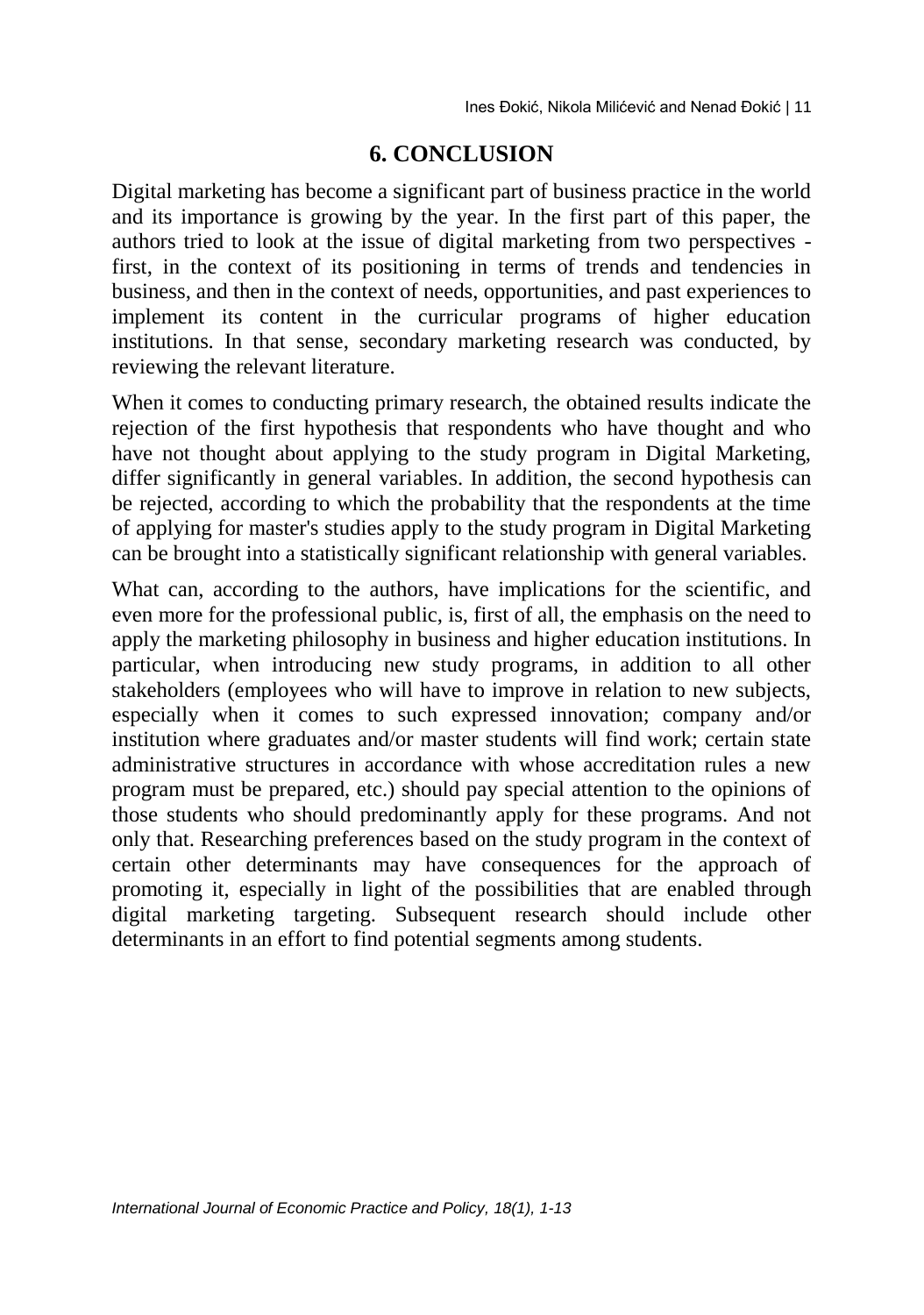#### **REFERENCE**

- Chipidza, W., Green, G., & Riemenschneider, C. (2019). Why do Students not Major in MIS? An Application of the Theory of Planned Behavior. *Journal of Information Systems Education*, *30*(2), 111-126.
- Faranda, W. T., Clarke, T. B., & Clarke, I. (2021). Marketing Student Perceptions of Academic Program Quality and Relationships to Surface, Deep, and Strategic Learning Approaches. *Journal of Marketing Education*, *43*(1), 9-24.
- HubSpot. (2021). *Not Another State of Marketing Report*.
- Humburg, M. (2017). Personality and field of study choice in university. *Education Economics*, *25*(4), 366–378.
- Internet Advertising Bureau. (2021). *IAB Internet Advertising Revenue Report*.
- Key, T. M., Czaplewski, A. J., & Ferguson, J. M. (2019). Preparing workplaceready students with digital marketing skills. *Marketing Education Review*, *29*(2), 131-135.
- Komnenić, B., Bolesnikov, D., & Milošević, I. (2020). Relevance of knowledge and skills acquired in business schools – perspective of Serbian employers. *School of Business,* 2/2020, 62-81.
- Kotler, P., & Keller, K-L. (2006). *Marketing menadžment.* Beograd: Data Status.
- Langan, R., Cowley, S., & Nguyen, C. (2019). The State of Digital Marketing in Academia: An Examination of Marketing Curriculum's Response to Digital Disruption. *Journal of Marketing Education*, *41*(1), 32–46.
- Moore, R., & Burrus, J. (2019). Predicting STEM Major and Career Intentions With the Theory of Planned Behavior. *The Career Development Quarterly*, *67*(2), 139–155.
- Staton, M. G. (2015). Improving Student Job Placement and Assessment Through the Use of Digital Marketing Certification Programs. *Marketing Education Review*, *26*(1), 20–24.
- Vedel, A., Thomsen, D. K., & Larsen, L. (2015). Personality, academic majors and performance: Revealing complex patterns. *Personality and Individual Differences,* 85, 69–76.